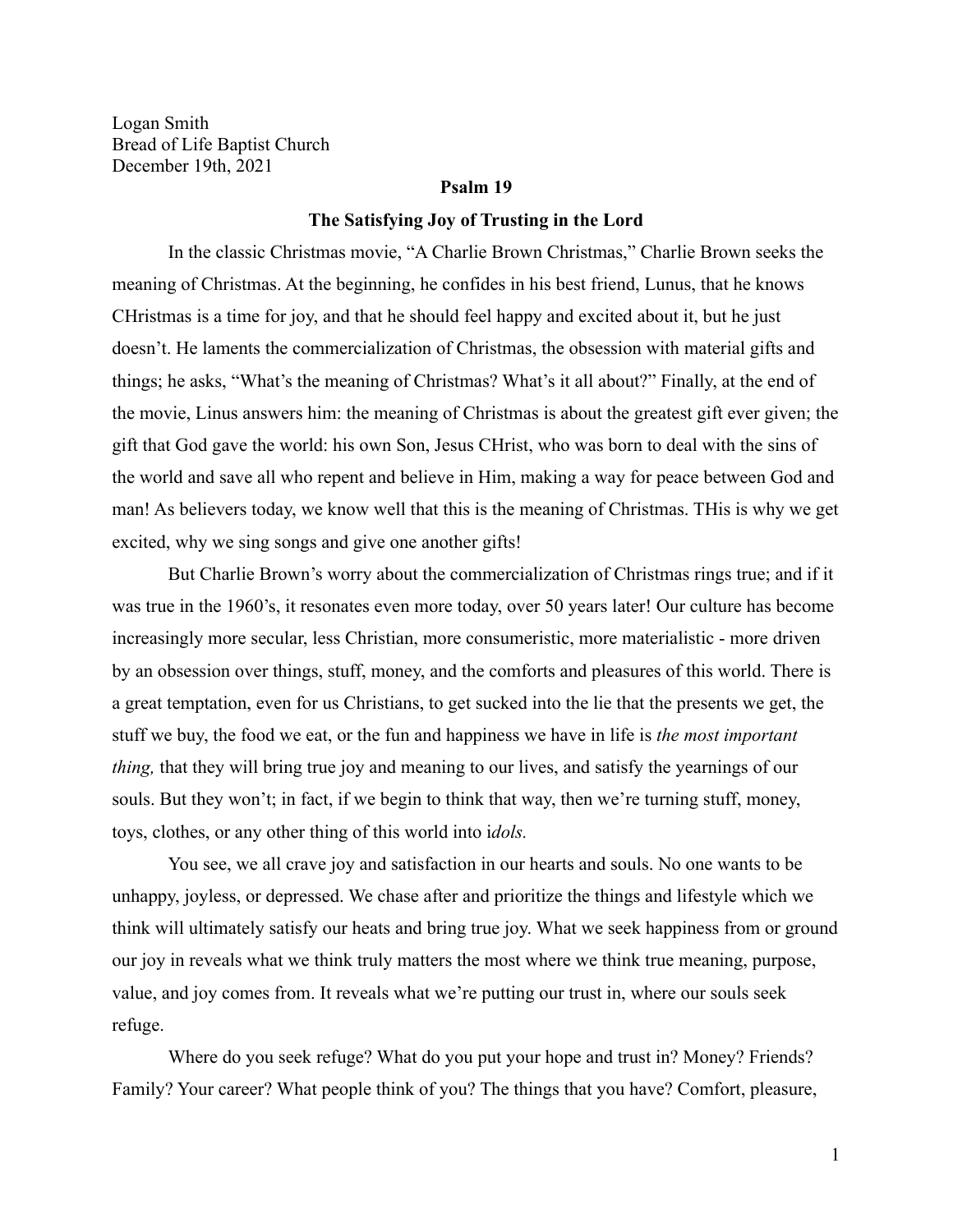and happiness in this world? YOurself? Where we turn to for refuge when we feel sad, empty, scared, or helpless can reveal where our hearts lie - what we're truly trusting in; and this can reveal what we're worshipping.

All too often, when the going gets tough, we end up turning to the vain things of this world, putting our trust in them, thinking that they will be our refuge, rather than God! In fact, think of times when you're most clearly tempted to do something that you know is sinful, and you end up doing it anyways. I know for me, it's moments when I just want to *escape* from my current situation or reality that I'm most tempted to sin. When I'm feeling helpless, frustrated, fed up, scared, sad or depressed, overwhelmed, stressed, or just plain bored and joyless - those are the moments when I'm most tempted to turn to sin; in the moments, I'm tempted to seek my refuge in sin, to escape into it, instead of seeking my refuge in the Lord, trusting in Him! But this is idolatry. When you're turning to something other than God as your refuge, that means you don't think God is good or powerful or loving enough to take care of you; we're saying you don't trust Him, and that we trust those other things more; and when *anything* takes on a higher place of value or importance in our life than GOd, *it becomes an idol, by definition.* It becomes an object of *worship* for us. Where we turn to for confidence, hope, trust, refuge, and joy - well, I think these moments are very clear barometers for where our heart is at, for good or ill.

Every single one of us is prone to such temptations. The temptations are different for each of us; so are the different sins and idols we're tempted to put our refuge in, as are the circumstances that most often drive us there. But the temptation remains. And so does that craving for joy and the good life that we all have, deep within our souls! So what do we do with it? We go to the one place that can satisfy the cry of our hearts: we run to the presence of God, seeking Him as the only true refuge, trusting in Him alone!

That's the antidote to our wandering, idolatrous hearts. That's the path to true refuge, joy, and life - running to the presence of the Lord! And to do this,, we need to remember just how good, powerful, and glorious the Lord is! And that's exactly what Psalm 16 does for us! It calls us to have a God-centered life; to truly view God as the center of our lives, and the entire universe! It calls our hearts to be captivated by a vision of the Lord, so that we seek Him with our whole life, our heart, soul, mind and strength, being captivated by a vision of just how good, great, and glorious He is!

So let's walk through Psalm 16 as it helps us to reorient our hearts, beginning with…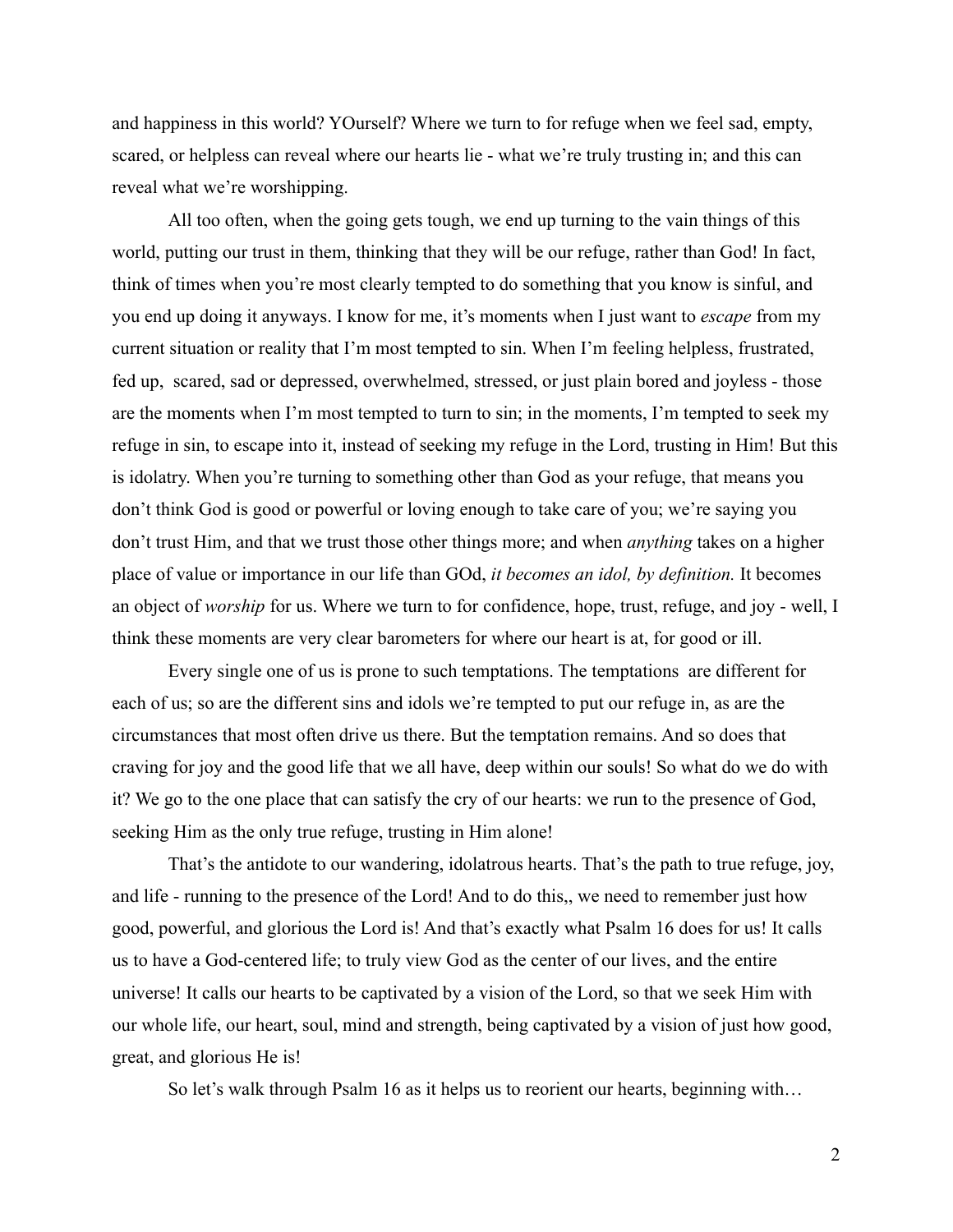# **I. Trusting God as Our Only Refuge (vv.1-4)**

David begins this psalm with a prayer, a plea for God to "preserve" and protect him: "Preserve me, O God." Now, we see David make this kind of petition a lot in the psalms, usually followed by all kinds of trials and tribulations David is walking through, giving reasons for why David needs saving. But that's not what David does here. In fact, he doesn't give us any details of his circumstances; it's possible that he's walking through difficult circumstances while he writes this, but it could just as easily have been written during the times of peace in his life. INstead, what follows this petition is David's declaration that he's trusting in GOd alone as his refuge, his only hope. We see this in verses *1-2:* "Preserve me, O God, for in you I take refuge. I say to the LORD, 'You are my Lord; I have no good apart from you.'"

David's declaring confidence in God and complete devotion to Him as "*my* Lord" - the only true God, whom David worships in faith. Furthermore, David recognizes that GOd is good and the only source of all that is good. David recognizes that everything good in his life, everything good in this world or anyone's life, is found only in God and comes from God. There is "no good apart from you," he says. We see this same thought similarly expressed in *James 1:17: "Every good gift and every perfect gift is from above, coming down from the Father of lights, with whom there is no variation or shadow due to change."* David recognizes that everything good in his life, everything good in this world or anyone's life, is found only in God and comes from God. The life lived outside of GOd, and the things that do not come from God are, therefore, not good, but worthless, bad, harmful, wrong, and evil. Therefore, since God is the only God and the source of all that is good, He is the only place we can go to for refuge! He is our only hope, the only true ground for confident trust!

In other words, David is declaring that he worships and trusts in God alone, not putting his trust in any idols as his refuge. He makes this clear in verses 3-4, where he draws a contrast between those who trust God, as His people, and those who are not GOd's people and instead trust in false gods.

Let's look at the negative example first, in verse 4: "The sorrows of those who run after another god shall multiply; their drink offerings of blood I will not pur out or take their names on my lips." This clearly describes idolatrous pagans, those who worship false gods and "pour out" profane, sinful "offerings" or sacrifices to them. In the language we use today, these would be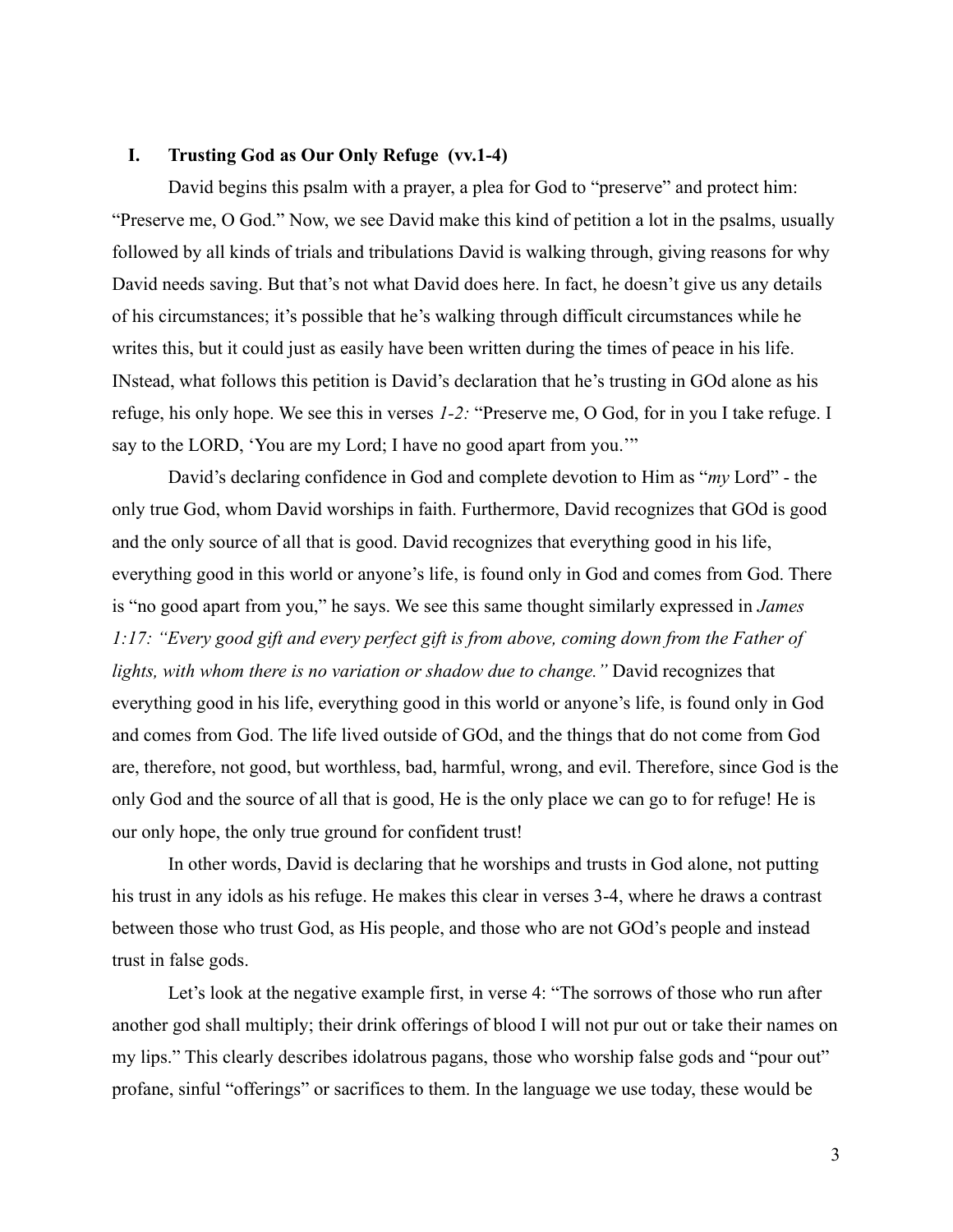"non-believers" who do not worship God. Now, we might protest and say, "Well, there are lots of people today who don't worship or put their faith in God, but they don't exactly worship false gods either. Sure, those who practice false religions, like Muslims, Mormons, Buddhists, and Hindus do, but secular "nones" in our culture don't exactly worship idols, right?" But this is, I think, a wrong way to think about it. Yes, even secular 'nones' who claim not to believe in God do, in fact, worship false gods and give themselves to idolatry. At the end of the day, everyone is going to believe in and put their trust in *something,* whether it's a statue of a Hindu idol or a Buddhist ritual or the belief that the science and ingenuity of mankind is the greatest hope for the world and humanity, or whether you simply put your trust and hope in yourself, your money, your things and comfort and pleasure, as your refuge. Everyone trusts in something as their ultimate hope and refuge. Everyone worships something.

And verse 4 makes clear that anything outside of God is a vain hope; those who trust in idols do not find the good life they seek, but instead their "sorrows… shall multiply." So, David declares that he will have nothing to do with their idolatrous lifestyle; he refuses to "pour out" their sacrifices; he refuses to identify with the wicked, saying he will not "take their names on my lips." David wants nothing to do with the idolatrous lifestyle outside of God or to identify with the wicked. And neither should we. Now, I doubt any of us today are tempted to pour out offerings to Baal, or even to embrace a false religion like Islam or Buddhism (though that's possible). But I think a temptation we all face is to want to identify with the increasingly non-Christian majority culture around us; we might be tempted to want to fit in, even to embrace the wicked, unbiblical morality of our culture - so as to condone sexual immporality, unbiblical views of marriage and family, LGBTQ+ and non-binary gender identies, abortion, or radical freedom and personal autonomy. When these views are preached as ethically right in our culture, on the news, in the shows and TV we watch, at school or work, or even by friends and family members, we might be tempted to cave in, thinking life will be better and easier for us if we go along with it, bowing down to these false gods of our culture. This is especially true if we're being threatened with negative consequences for living out our biblical convictions publicly; we might be tempted to just give in, at least out in public, at school, or at work. But that is not the way of life; it will only multiply your sorrows. Don't turn to those false views as refuge; don't try to identify with the wicked, idolatrous, unbelieving world.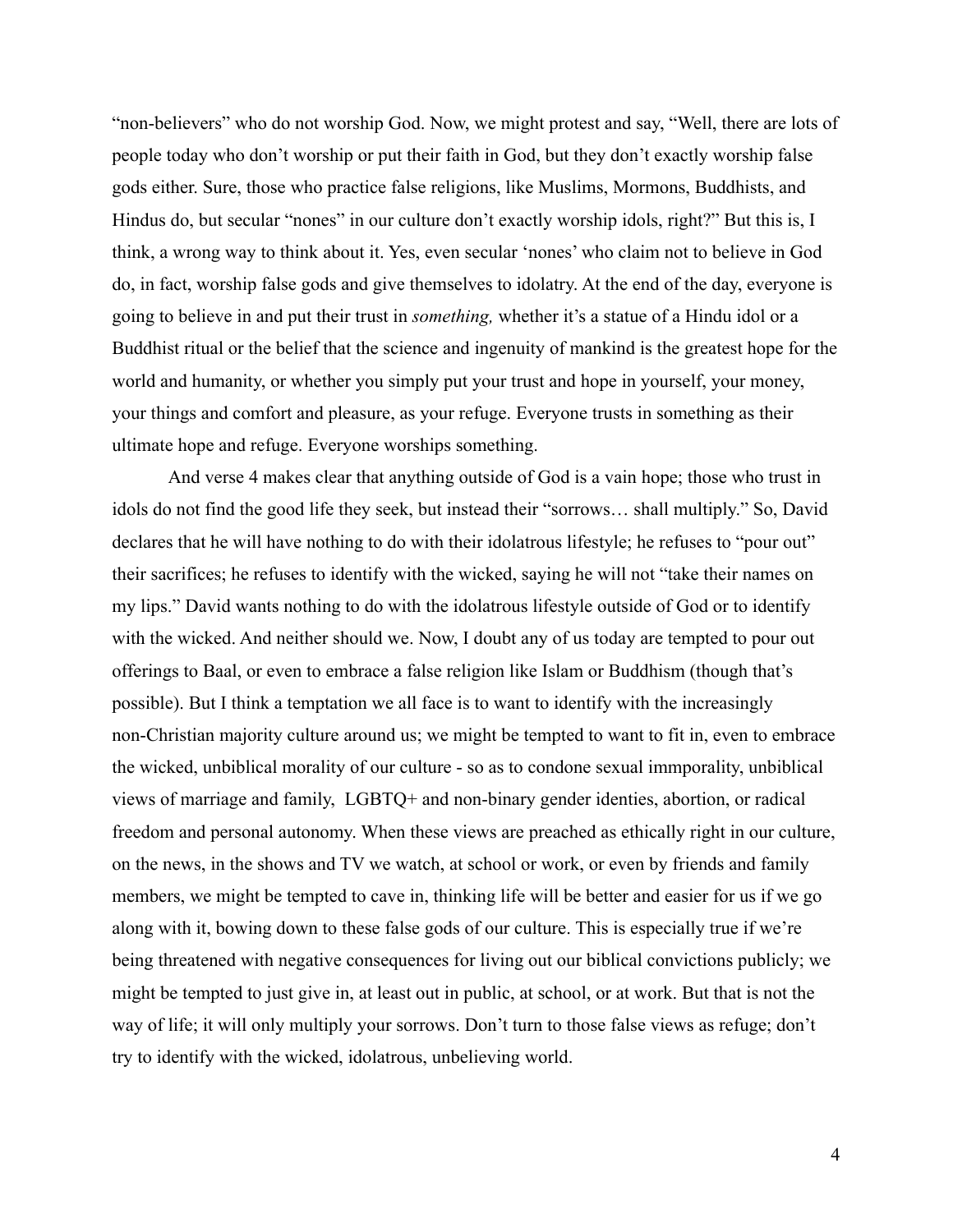Instead, we should identify with GOd's people, as David does in verse 3: "As for the saints in the land, they are the excellent ones, in whom is all my delight." David is fully devoted to the Lord. And his devotion to God is reflected by his delight in God's people, as we see in verse 3: "As for the saints in the land, they are the excellent ones, in whom is all my delight." David trusts in GOd alone, and therefore, he *delights* in everyone who does the same! He knows that, despite what the unbelieving world might say, it is those who unwaveringly trust in God that are the "excellent ones," the "saints," the people of God! If we're trusting in God alone as our refuge, then this will be reflected in our delight in and association with God's people - which for us today means, being identified with Christ's church, our fellow believers! Anyone who trusts in Christ alone for salvation is forgiven of God, declared holy and righteous, and untied to Christ and therefore, since all Christians are united to Christ in faith, we're also untied to *each other.* We're brothers and sisters, part of one family - the people of God, the Church. If we trust and delight in God, we will identify and delight in God's people, the church.

Brothers and Sisters, Christ is our only hope; there is no good outside of Him! Let us put our faith in Christ alone, seeking God as our only refuge!

And we can do so because *God is all we need.*

# **II. Trusting God Because He is Truly Satisfying (vv.5-8)**

In verses 5-8, David gives some reasons for why he can confidently trust in God as his only hope and refuge: he can do so (and so can we), because God's *truly satisfying goodness, sovereignty, and guidance in our lives.* David points to how good the Lord is, even pointing to the benefits of the Lord, to show that the greatest benefit is *God Himself;* if we have God, then He is all that we need!

Verses 5-6 read: "The LORD is my chosen portion and my cup; you hold my lot. The lines have fallen for me in pleasant places; indeed, I have a beautiful inheritance." Now, what we need to recognize is that David is drawing on language used quite frequently earlier in the Bible. THe words "portion," 'Lot," "lines' (or boundary lines"), and "inheritance" - all of these words are used over and over again in the Old Testament, especially in Genesis through Joshua, to refer to the Promised Land that God gives to Israel when he brings them out of Egypt, dividing up a "lot" and "portion" of the land to each of the twelve tribes as their "inheritance," apportioning various "boundary lines" for each of them. However, one tribe doesn't get a "portion" of the land as an "inheritance." The Levites have a different inheritance; God says to the Levites, in Num.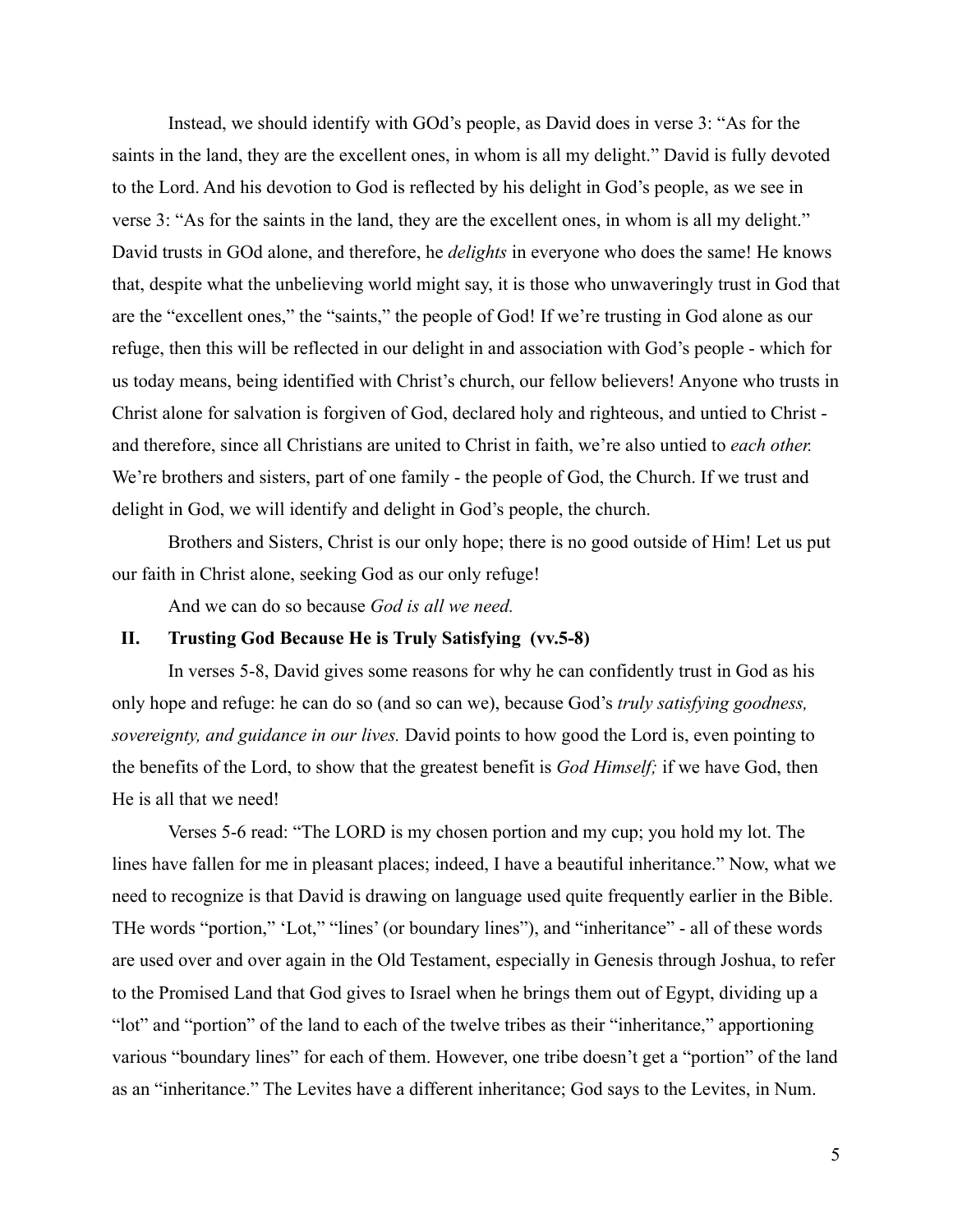18:20, "You shall have no inheritance in their land, neither shall you have any portion among them. I am your portion and your inheritance among the people of Israel." God Himself is their inheritance!

And that's the language that David is using here; he's saying that the "portion" and "inheritance" he chooses is God Himself! He desires God above all. He knows that GOd is good and sovereign, that God "holds my lot." In other words, he knows that God is in control of His life, so that everything that comes in this life is the will of the Lord for Him. And because God is good and in control, and David is part of God's people, he can say, "the lines have fallen for me in pleasant places; indeed, I have a beautiful inheritance." I think what he means is, regardless of circumstances, *the Lord* is his inheritance, and therefore, *he has a beautiful inheritance,* far better than anything else in this world! When the Lord is our inheritance, our portion and our cup, He is more than enough - truly satisfying to our souls! - so that we don't have to worry about our lives; we know God is good and in control, that he holds our "lot" in his hands, so that *no matter what* comes our way, be it blessing or suffering, we can see it all as "pleasant places" because *we have the Lord.* We know that every good thing we have comes from Him, so we can rejoice and thank Him for it, enjoying every good and pleasant thing in our lives as a gift from God! And when sorrow and suffering comes into our lives, when we lose our job, when money is short, when our health fails, when things don't turn out as we'd like - we can rejoice, knowing that our hope is not in this life or the things of this world, but that our hope and refuge is in God alone, and He is sovereignly in control!

Therefore, David pursues the Lord, praising God for guiding and instructing him in the way to go: "I bless the LORD who gives me counsel; in the night also my heart instructs me" (v.7). Knowing that the Lord is all the we need, being our truly satisfying portion and inheritance, we pursue him, meditating on the Lord's word, following his ways and pursuing God Himself in all things! And when we do so, when we have a truly God-centered view of life, trusting in God to be our satisfying inheritance, then this gives us an unshakeable foundation for life. We see this in verse 8: "I have set the LORD always before me; because he is at my right hand, I shall not be shaken." David gives us an example here of a robust spirituality; an example of a person who truly knows God, trusts Him, and delights in Him above all things! And this isn't some pipedream fantasy, or something reserve for a special few spiritual "elites" - this is a picture of Christian maturity that we should all aim for. It's a picture of having a genuine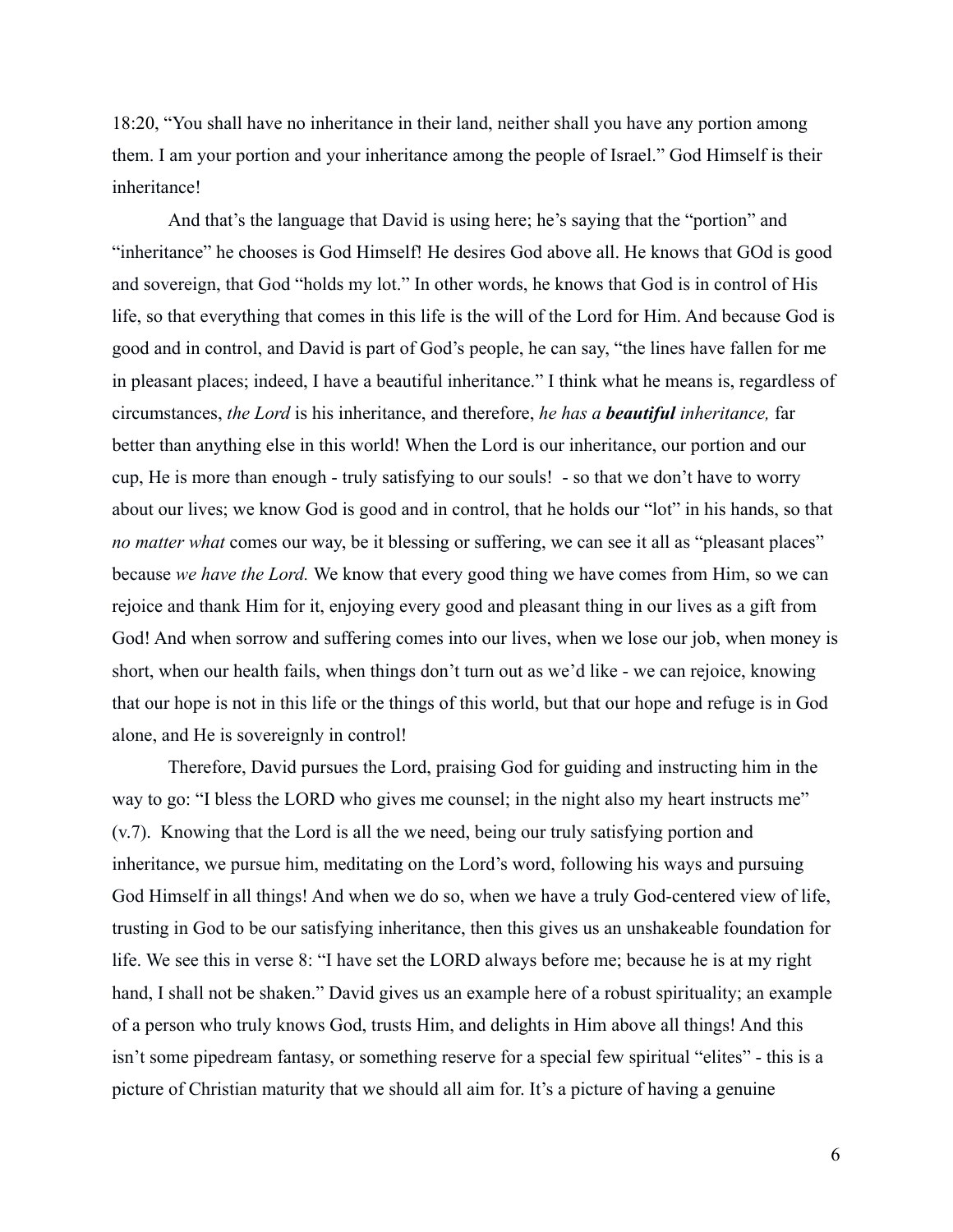relationship with God, of yearning for, trusting, and delighting in Him who alone can satisfy the deepest yearnings and desires of our hearts!

One of my favorite songs of all time is the great hymn "Be Thou My Vision," and I think it perfectly captures what David says here. The opening line says, "Be thou my vision, O Lord of my heart/ Naught be all else to me, save that thou art." Or, as the third verse says, "Riches I heed not, nor man's empty praise/ THou mine inheritance, now and always." We must set our eyes on the Lord; we must set our hearts on Christ, desiring Him above all, knowing that He is all that we need, that He will satisfy our yearning souls, and that because God is with us, we shall not be shaken!

This is the only foundation for true joy and the life we long for. Which brings us to our final point…

### **III. Trusting God Because of the Joy of His Presence and Salvation (vv.9-11)**

David confidently trusts in God alone as His refuge, knowing that there is no good apart from Him, and that there are no other gods or places to turn to (vv.1-4). He has experienced the goodness of the Lord and is satisfied in Him alone (5-8). Now, in verses 9-11, he tells us what such trust produces in him: and the answer is confident *joy.* "Therefore," he says, "my heart is glad, and my whole being rejoices" (v.9a). In other words, because David trusts in the reliable, sovereign, good GOd as His refuge, "therefore" David's "heart is glad and [his] whole being rejoices" - his joy comes from resting and trusting in the Lord.

But in the rest of verses 9-11, he goes on to give further reasons for the great joy he has in the Lord: he continues, "my flesh also dwells secure. For you will not abandon my soul to Sheol, or let your holy one see corruption." Now, what is David saying here? "My flesh dwells secure" means his body is safe from harm, even death. "Sheol" was a name for death, or more specifically, the place where people go when they die; he's saying God "will not abandon" him in death. Nor will he "let his holy one see corruption" - that is, he will not let him stay dead. In other words, this is confidence in being delivered from death!

But here's the problem: David eventually died, and he *stayed dead.* So what do we make of these verses? Well, thankfully, these verses are quoted twice in the book of Acts, first by Peter (Acts 2:24-32), then again by Paul (Acts 13:34-37).

If you would, keep your finger in Psalm 16, and just flip over two Acts 2. In **Acts 2:24-32**, Peter quotes Psalm 16:8-11 and gives us a very helpful exposition of these verses.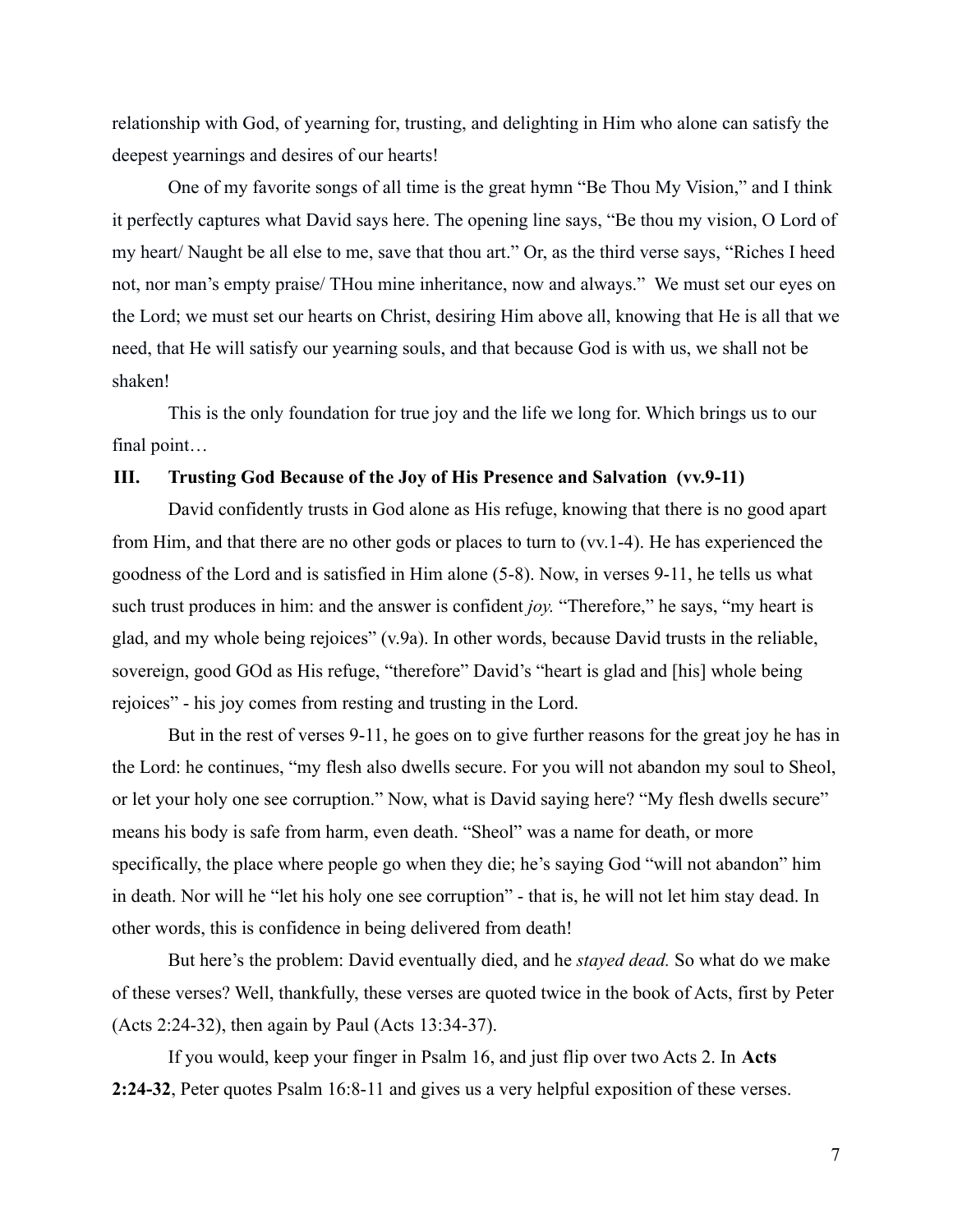Peter's argument is that: 1. David clearly died, and was buried, and indeed he stayed dead and his body saw corruption, so David clearly couldn't have been talking about himself here (v.29); Secondly, 2. David had a promise from God, in 2 Sam. 7, that his descendant would sit on his throne forever, as the Messianic king (v.30); 3. Therefore, in Psalm 16 David is explicitly speaking about the Messiah, Jesus, because, as Peter sais in Acts 30-31, David was "a prophet" and "he foresaw and spoke about the resurrection of the Christ, that he was not abandoned to Hades, nor did his flesh see corruption." IN other words, Peter tells us that when David wrote Psalm 16:verses 9-11, he was *prophetically speaking about and looking forward to the resurrection of the Messiah,* great David's greater Son, jesus Christ! Peter quotes this Psalm, therefore, to show that David was making it very clear that the Messiah could not be held by death: God would not abandon the Messiah in Sheol or let his "holy one" see corruption, meaning he would not let him be defeated by, held captive by, or stay in death. Therefore, this meant that he would be raised, meaning the Messiah *had* to be raised from the dead, just as Jesus was.

In **Acts 13:34-37**, Paul also quotes these verses and makes the exact same point. Paul's logical argument is clear: 1. Paul takes Psalm 16:10 as plainly referring to Jesus being raised from the dead, "no more to return to corruption" (Acts 13:34); 2. Clearly, then, it can't be talking about David, since he died and "saw corruption" (Acts 13:36); 3. The one spoken of in Psalm 16 is "he whom God raised up" since this is the one who "did not see corruption" (Acts 13:37); 4. This one is Jesus Christ, the Messiah, through whom forgiveness of sins is proclaimed, and "by whom everyone who believes is freed" from the condemnation of the Law (Acts 13:38-39). Paul's point is that the resurrection of Christ fulfills Psalm 16 and brings about the way to eternal life in the presence of God, being forgiven and reconciled to Him, having our sin debt paid by the sacrificial death and resurrection of Christ.

That's the amazing gospel truth that David is looking forward to by faith, here in Psalm 10! He knows he will died. But he also knows that he will be secure, even in death, because he knows that the resurrection of Christ will also secure eternal life for himself, through faith! We see this in v.11: "You make known to me the path of life; in your presence there is fullness of joy; at your right hand are pleasures forevermore." What we see here is a confident, sure hope in the resurrection of the dead, in eternal life! Jesus Christ rose from the grave and conquered over death itself! The grave could not hold him, for in his sacrificial death and resurrection, he